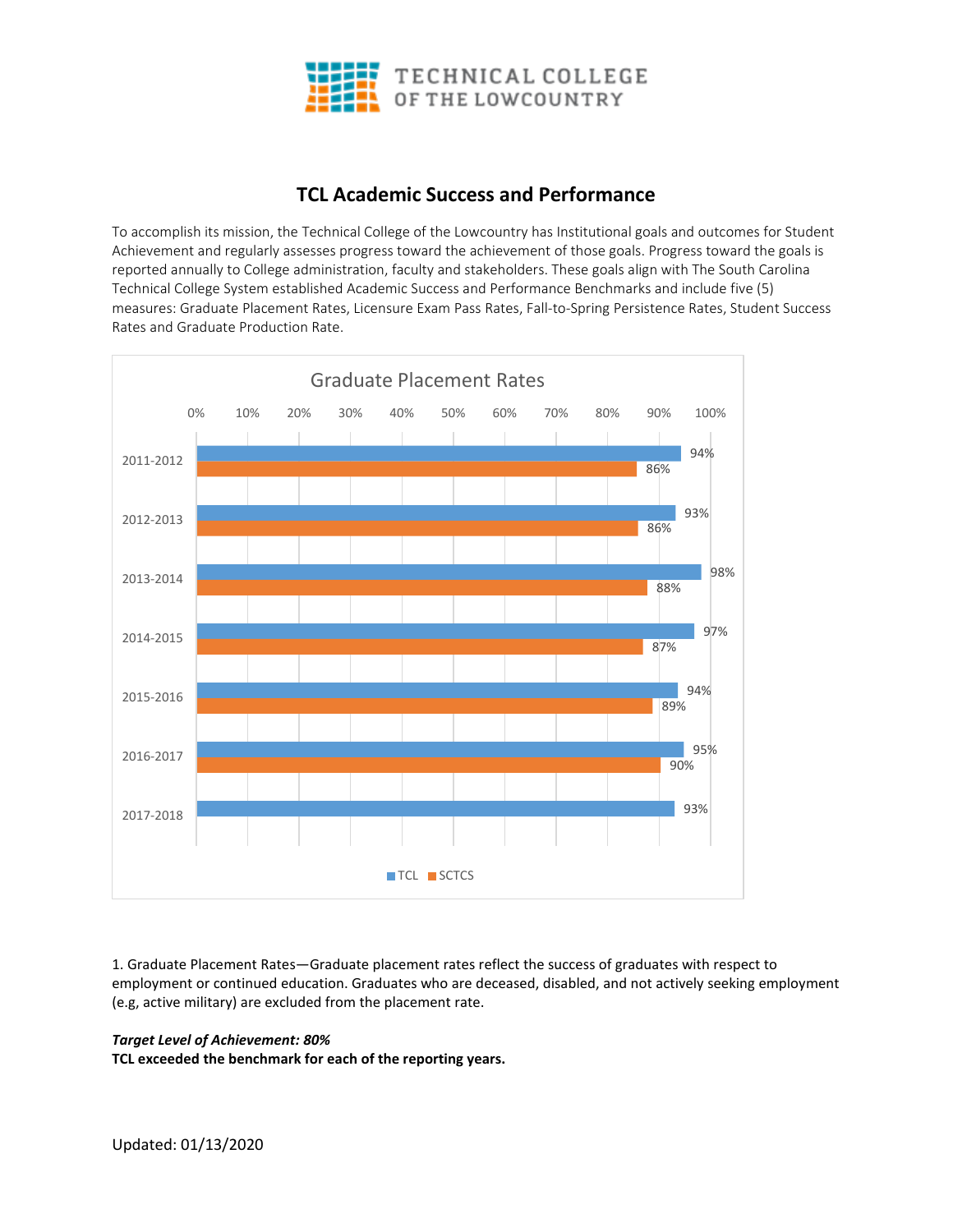



2. The Commission on Higher Education (CHE) has the responsibility for making available to the General Assembly "student scores on professional examinations with detailed information on state and national means, passing scores, and pass rates, as available, and with information on such scores over time, and the number of students taking each exam. Colleges report the number of examinees, the number of first-time examinees, the number of first-time examinees who pass, and the percentage of first-time examinees who pass for the list of licensure exams identified by CHE. The reporting guidelines specify that colleges report those who took exams between April 1 and the following March 31st.

*Target Level of Achievement: 80% overall pass rate on first-time licensure exams*  **TCL exceeded the benchmark for each of the reporting years.**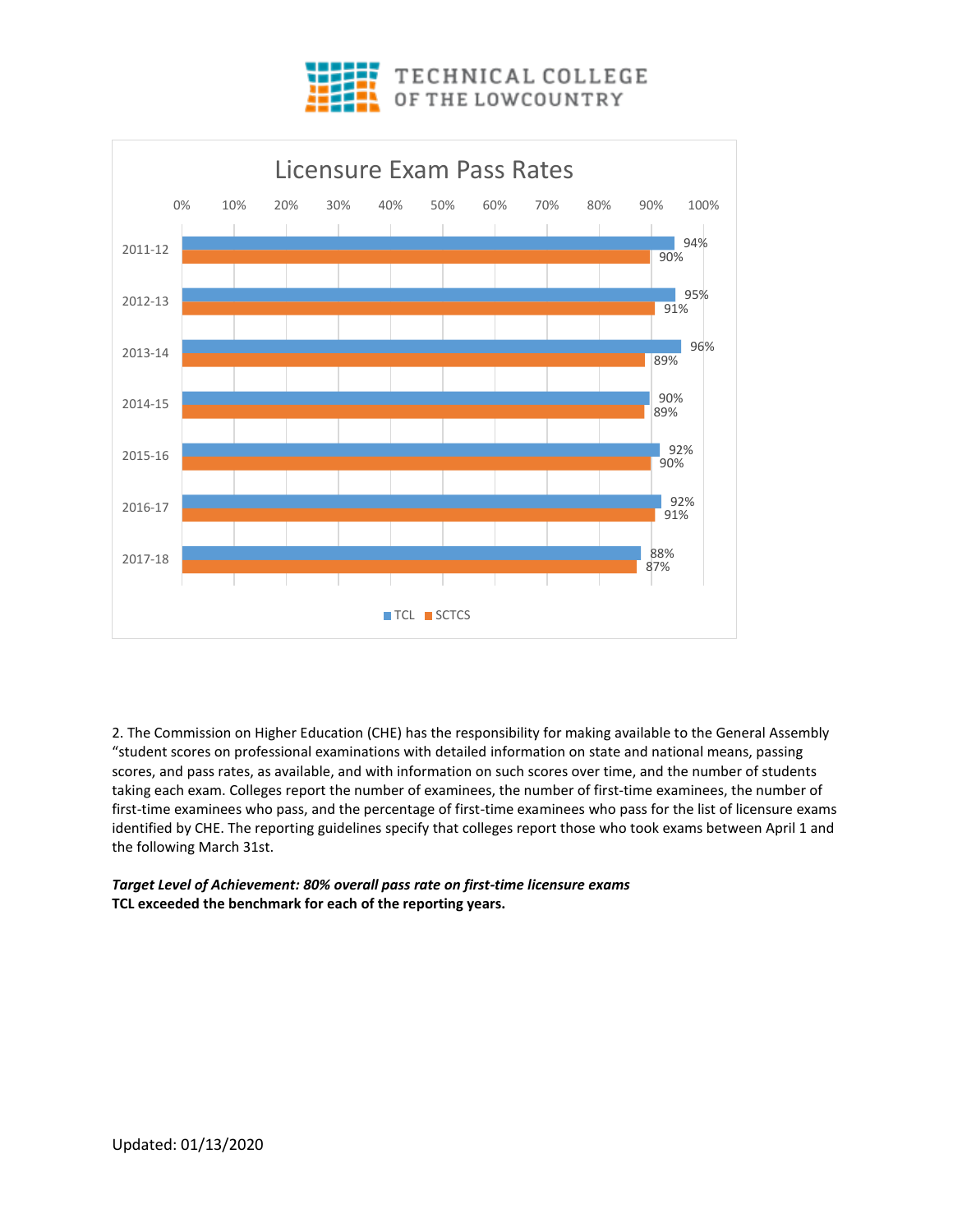



3. Persistence rates (retention rates) are a commonly used student progress measure for both two-year and fouryear institutions. The definitions for these rates typically use a fall term cohort (often the first-time freshman cohort). The most frequently used rates are fall-to-spring persistence and fall-to-fall persistence. The data below is based on the National Community College Benchmark Project (NCCBP) definition of fall-to-spring persistence. The definition used as a means to calculate credit student next-term persistence rate is:

## **Spring Term: Students from the denominator who enrolled in spring**

**(Fall Term: total credit students at the end of fall term – students who graduated before spring term)**

*Target Level of Achievement: 71% overall fall-to-spring persistence rate from the NCCBP Report.*  **TCL was slightly below the benchmark for the reporting periods.**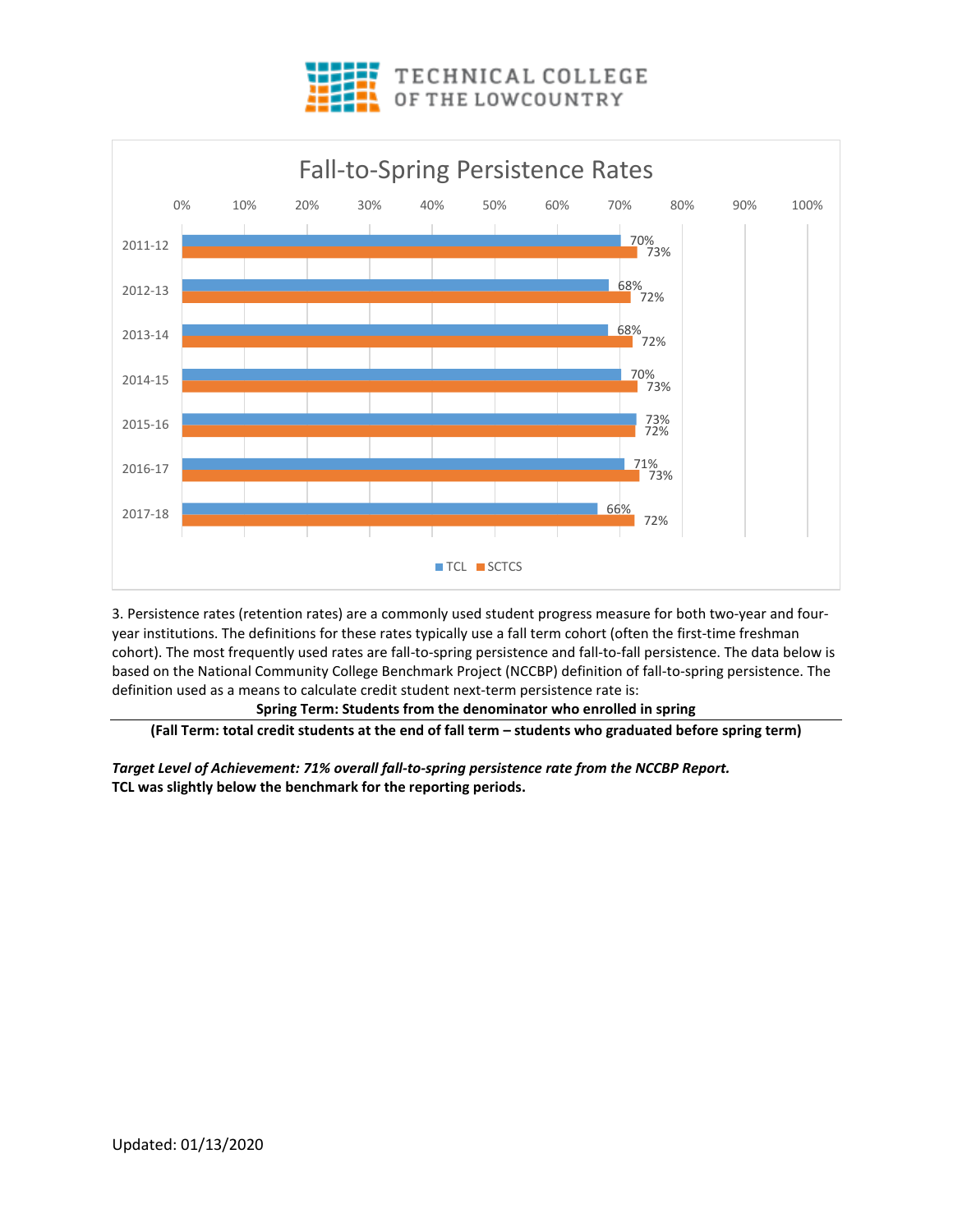



4. The Student Success Rate is a cohort based measure of graduation, transfer to another postsecondary institution in South Carolina, or continuing enrollment after three years of first-time enrollment. The cohort includes all firsttime freshman enrolling in degree, diploma, or certificate programs in a given fall semester. The following formula is used to calculate the Student Success Rate:

**Fall Semester First-Time Freshman (150% completers+150% transfers + still enrolled at the College) Fall Semester First-Time Freshman**

*Target Level of Achievement: 27% [This is determined from this formula -- 90% of the CHE Success Rate criteria (30%)].* 

**TCL exceeded this benchmark each of the reporting periods.**